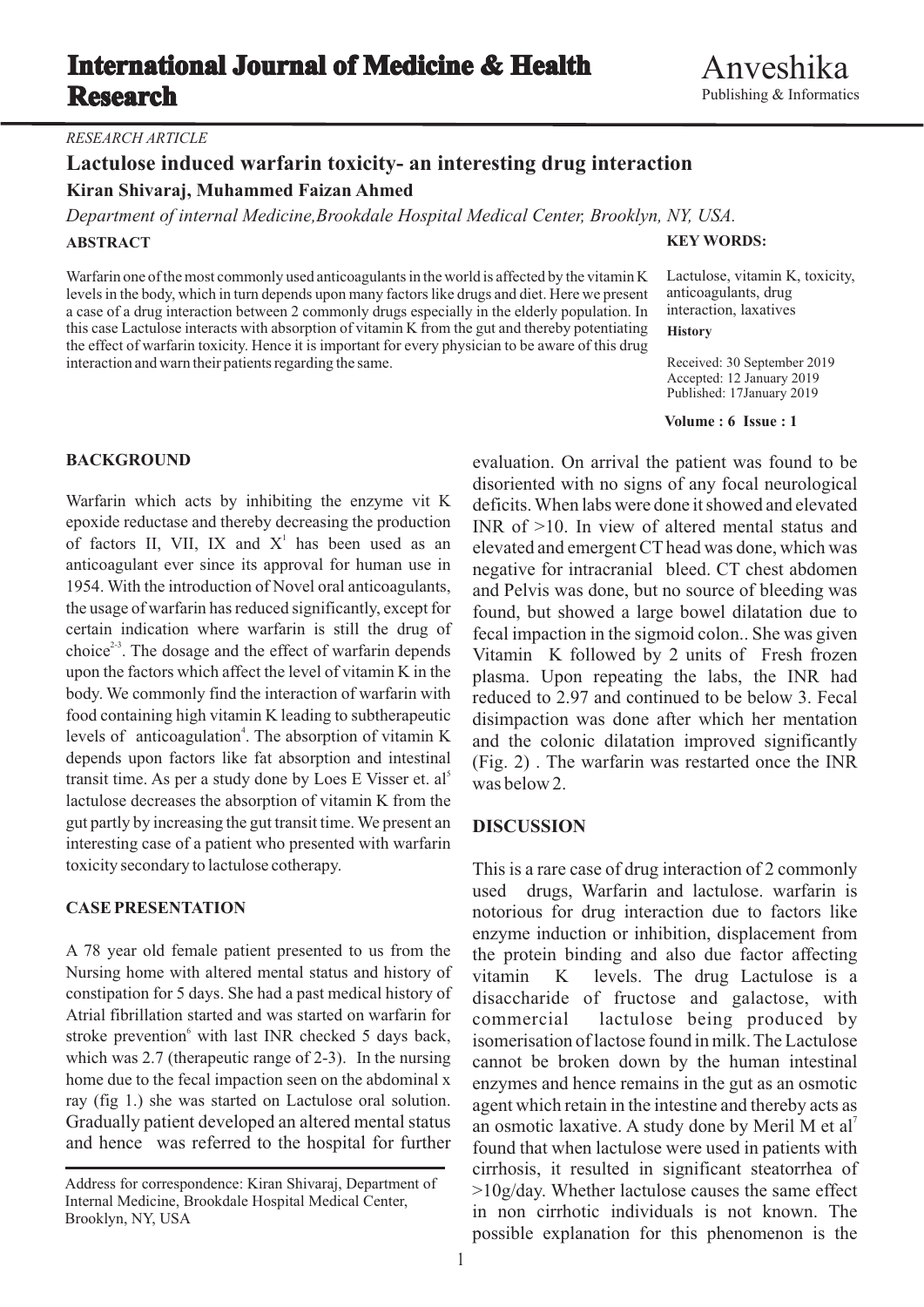rapid transit of the intestinal content through the gut and thereby causing a decreased absorption of fat. Vitamin K which is a known lipid soluble vitamin, will be malabsorbed due to the decrease fat absorption. This inturn leads to enhanced action of Warfarin, leading to its toxicity. Hence through this case we would like to emphasize the fact that the doctors must be aware of the drug interaction between these two commonly used drugs and must use this knowledge to educate their patients regarding the same. Whether this drug interaction is specific for lactulose or can this happen with other laxatives is to be studies.



**Figure 1.** Distension of the bowel due to fecal impaction.



**Figure 2**. Significant improvement of bowel distension after fecal disimpaction.